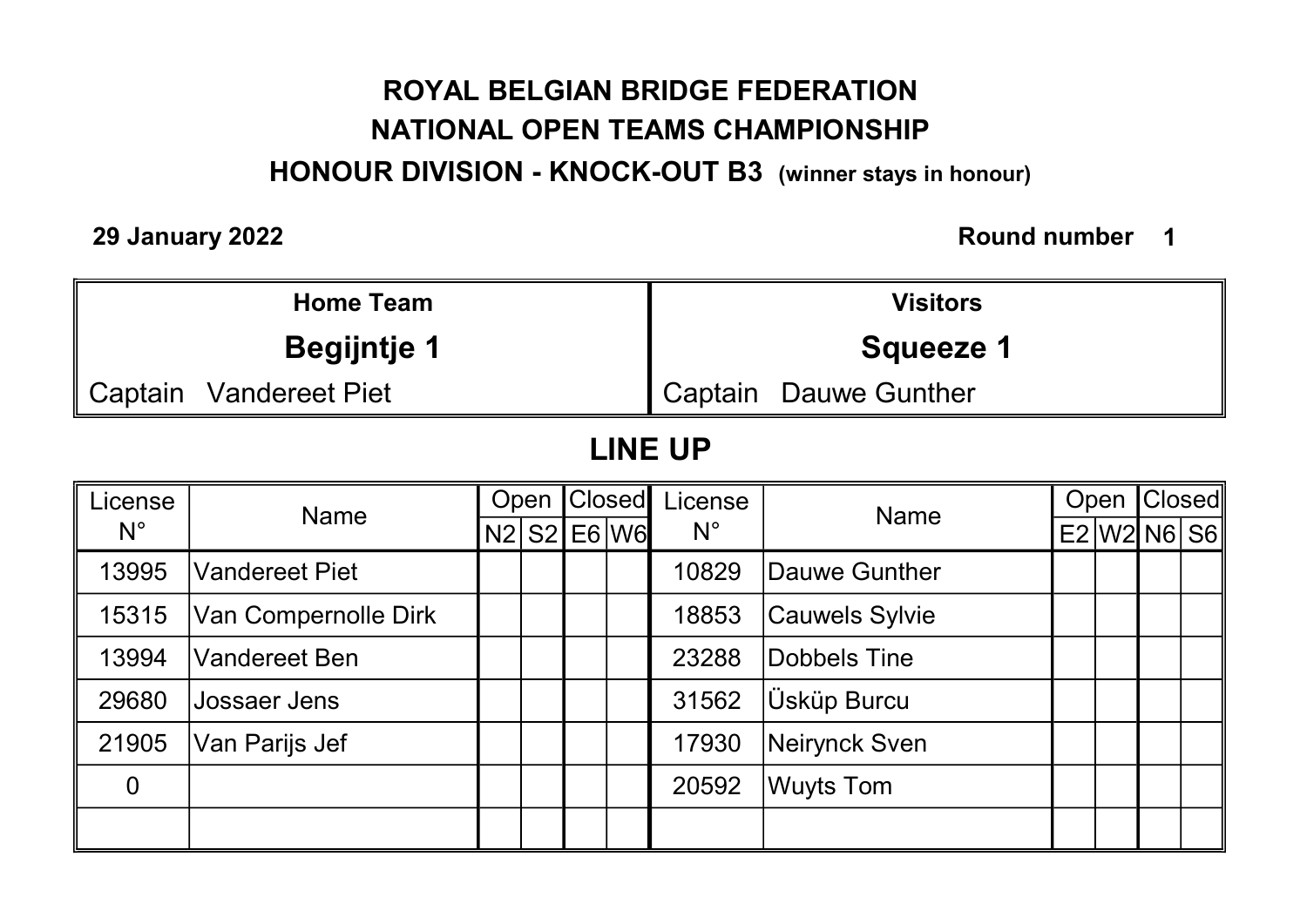## ROYAL BELGIAN BRIDGE FEDERATION NATIONAL OPEN TEAMS CHAMPIONSHIP

PREMIER LEAGUE - SEMI FINAL A3 (winner  $\rightarrow$  Honour)

29 January 2022

#### Round number 2

| <b>Home Team</b>         | <b>Visitors</b>     |
|--------------------------|---------------------|
| <b>C-Perron 3</b>        | <b>Sandeman 1</b>   |
| ∥ Captain Beaufays Willy | Captain Logghe Dirk |

## LINE UP

| License        | <b>Name</b>          |  | Open |  | <b>Closed</b> | License        | <b>Name</b>      | Open |  | <b>Closed</b>       |  |
|----------------|----------------------|--|------|--|---------------|----------------|------------------|------|--|---------------------|--|
| $N^{\circ}$    |                      |  |      |  | N3 S3 E7 W7   | $N^{\circ}$    |                  |      |  | $E3$   W3   N7   S7 |  |
| 4816           | Jacquet Alain        |  |      |  |               | 23695          | Logghe Dirk      |      |  |                     |  |
| 71129          | <b>Roell Peter</b>   |  |      |  |               | 12112          | Laenen Rene      |      |  |                     |  |
| 4410           | <b>Goessens Paul</b> |  |      |  |               | 19600          | Cornelis Tom     |      |  |                     |  |
| 3797           | Gvozdenovic Robert   |  |      |  |               | 10726          | Contreras Carlos |      |  |                     |  |
| 4764           | Van De Peppel Harry  |  |      |  |               | $\overline{0}$ |                  |      |  |                     |  |
| $\overline{0}$ |                      |  |      |  |               | $\overline{0}$ |                  |      |  |                     |  |
|                |                      |  |      |  |               |                |                  |      |  |                     |  |